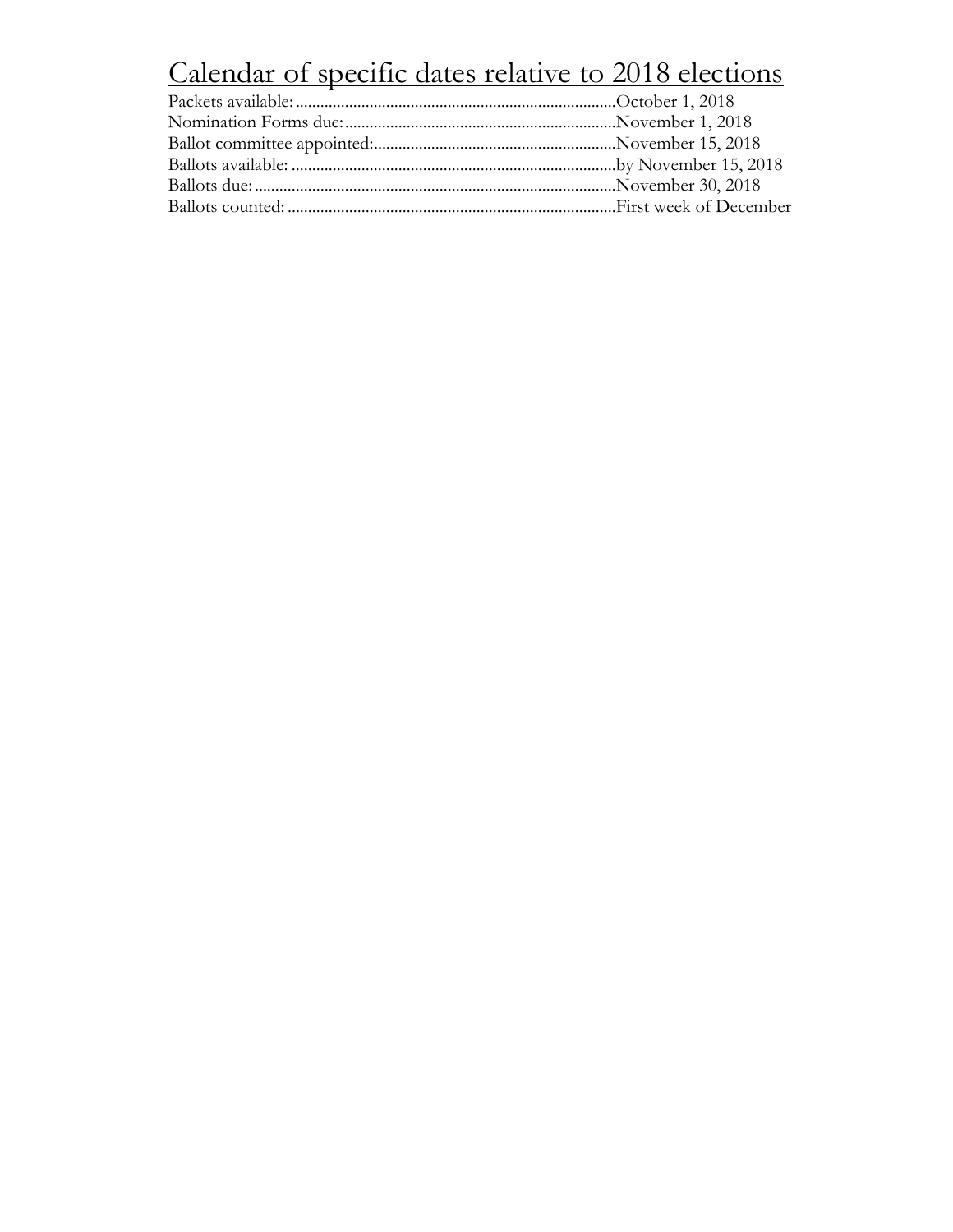# **BOARD OF DIRECTORS – ROLES & RESPONSIBILITIES**

The Board's job is to lead and govern the Association on behalf of the citizens of Napa County and to define and ensure appropriate organizational performance based on the strategic plan while serving as the conduit representing the community and connecting its interests in promotion of the Association mission:

## **To serve the citizens of Napa County with cultural, social, and economic benefits in times of celebration as well as need**

## **LEGAL DUTIES, ROLES & RESPONSIBILITIES**

Governing boards must meet certain legal obligations, referred to as "duties," as failure to fulfill them may result in liability. The Board of Directors occupies a position of trust. The highest fiduciary standards apply to their conduct.

**The Duty of Care:** *Be reasonably informed about activities, participate in making good decisions with the care of a "prudent person"*

- Actively participate in meetings. The Board holds regular meetings on the second Thursday of every month at 7:00 pm, unless otherwise noticed. Attendance is mandatory. For the purpose of ensuring a quorum, Board members should advise the Chief Executive Officer in advance if unable to attend a meeting;
- Attend all special activities of the Board, including fundraising events and such Board events, trainings, or retreats as may be planned;
- Stay well informed by carefully reviewing the agendas and minutes of Board meetings and committee meetings; financial statements; and other materials provided. Be aware of and notice community activities and legal/political developments which may impact the Association or our programs and bring them to the attention of the Board and Chief Executive Officer.

## **The Duty of Obedience:** *Comply with all applicable federal, state, and local laws and adhere to Bylaws and policies set by the organization and remain a faithful guardian of the mission*

- Upon election or appointment, complete the FPPC Ethics training prior to the February board meeting. Additionally, all board members are required to participate in The Brown Act training provided.
- Approve and monitor compliance with all significant policies and procedures;
- Review significant new policies or material amendments to existing policies;
- Direct management to ensure the Association operates at all times within applicable laws and regulations and to the highest ethical and moral standards.

## **The Duty of Loyalty:** *Act in the best interests of the organization, putting aside personal, professional or other interests*

- Provide leadership and vision. Function as a goodwill ambassador representing the membership and citizens of Napa County without regard for personal interests; support the resolutions and actions of the Board.
- Participate with management in the development of, and ultimately approve, the Association's mission, vision, and goals, taking into consideration the needs of the membership and community;

## **The Duty of Oversight:** *Attempt in good faith to assure that the information and reporting systems adequately exist*

- Select and evaluate the Chief Executive Officer, provide advice and counsel in the execution of duties;
- Approve the annual budget that supports the Association's goals;
- With management, establish clear performance benchmarks against which the goals can be measured;
- Take reasonable steps to ensure the integrity of the Association's internal control systems;
- Monitor operational and financial results against benchmarks;
- Approve annual financial statements and recommend the appointment of external auditors.

## **Acting in Good Faith:** *Perform duties in good faith, in a manner believed to be in the best interest of the organization and with such care, including reasonable inquiry, as an ordinarily prudent person in a like situation would use under similar circumstances.*

• Ensure management identifies the principal financial and non-financial risks to the Association and implements appropriate systems and programs to manage these risks.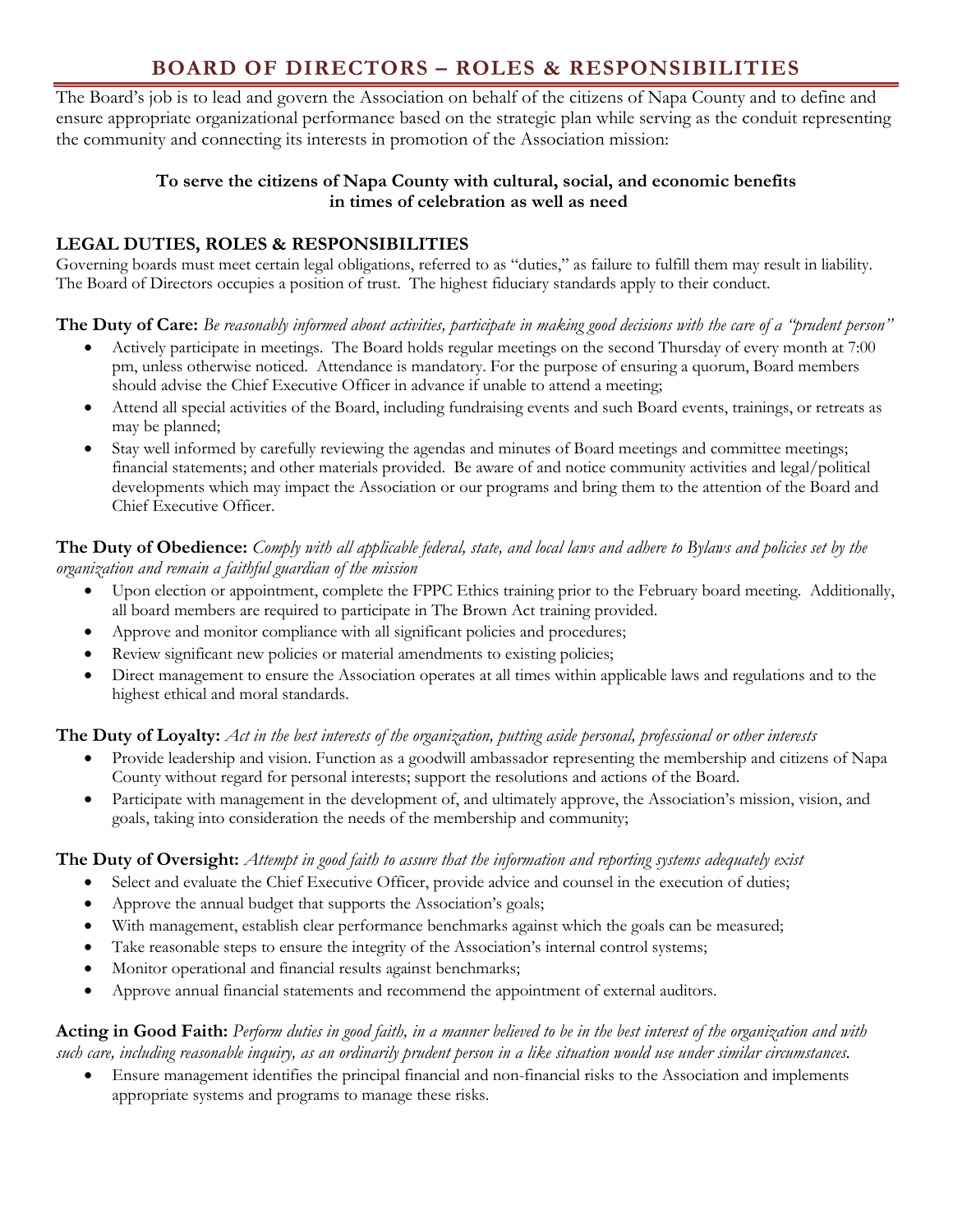# **GOALS OF THE ASSOCIATION**

#### **MISSION**

To serve the citizens of Napa County with cultural, social, and economic benefits in times of celebration as well as need.

#### **VISION**

To strive for excellence in all we do, recognized with pride by our Napa County community.

#### **GOALS**

#### **CONTINUE THE FAIR AND COMMUNITY EVENTS**

Goal: The Association will continue to produce the Napa County Fair events on into the future, carrying forward its rich 80+ year tradition of celebrating our county's agricultural heritage.

#### **ORGANIZATION TRANSITION**

Goal: Transition governance of the Association into a nonprofit, charitable, non-membership organization, focused on fundraising and program management of the fair events.

## **FUNDRAISE FOR PROGRAM & FACILITY ENHANCEMENTS**

Goal: Following successful organization transition, fundraise to restore and upgrade the Tubbs Building.